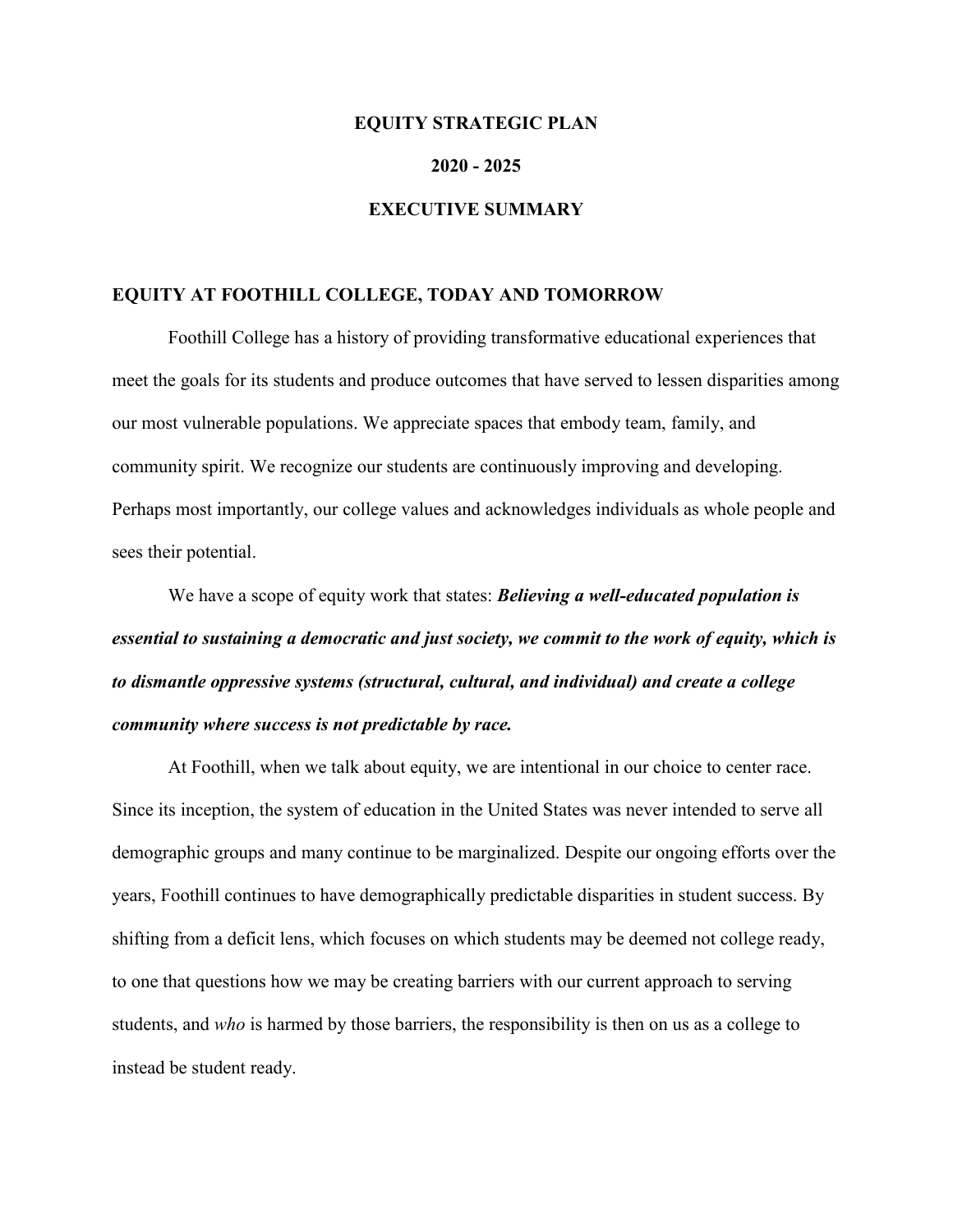The work of equity and diversity is not new to the Foothill community. As the elements of the plan come together, there is a recognition of alignment across three areas aimed to inform the vision for equity at Foothill: campus feedback, scholarship on race and equity, and California state initiatives. Organically, these three areas revealed consistency in thought and focus, providing a common foundation from which to build. One of the vital foundational elements of our Strategic Equity Plan stemmed from the campus community. The vision, structure, and goals came organically through inquiry and discussion with the college. However, the voice of the students has been the strongest impetus to move the campus toward its goal of racial equity.

In order to employ a shift toward racial equity, there are three dimensions of change our college must engage: structural, cultural, and individual, known as the Equity-Driven Systems of Change model. Structural change speaks to the type of change that seeks to remove the collegewide barriers that uphold the disenfranchisement of low-income students of color, and speaks to the thorough investigation of Foothill's policies, procedures, roles and responsibilities that govern how our college runs. The dimension of cultural change uncovers and confronts the reasoning behind the inequities in our institution. Creating a culture of equity may be the most difficult area of change to enact, as it requires our campus to come together under a common philosophy and desired vision, specifically around how we embody a culturally responsive, appreciative and equity-centered institution. Leading us to the third type of change: individual. The opportunity to affect positive change in those areas within the realm of our college's control, but also as a reminder that we all own the responsibility to do so. The act of ongoing, recursive self-reflection is imperative in our equity efforts. It is also important to note that all levels of change can impact and influence one another. Both individual and structural change will influence the culture of a campus. Individuals can enact structural change. Cultural change can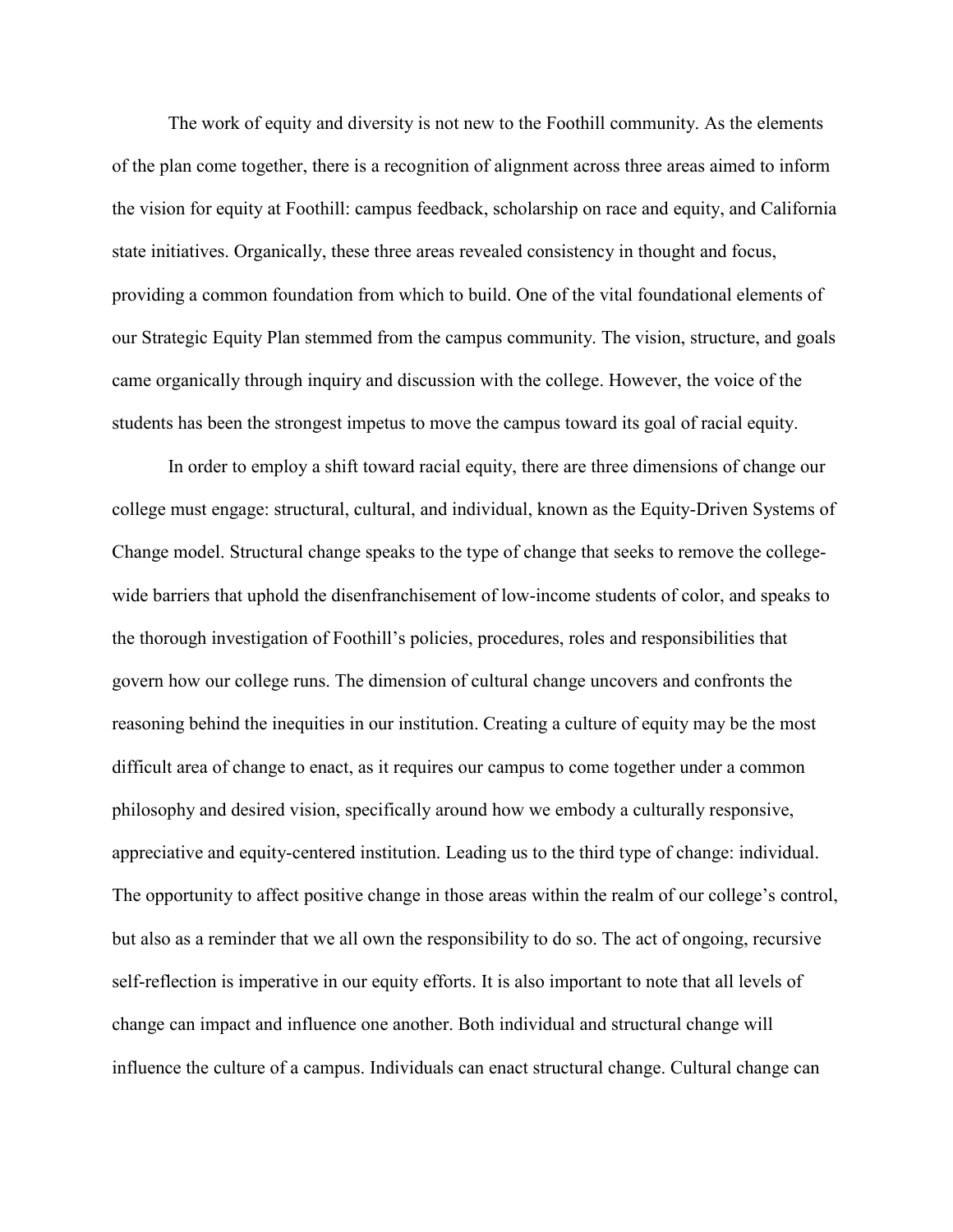inspire individual change. Structural change impacts individual efforts. So in addressing all levels, a more transformative change can occur.

With the tremendous efforts that must occur to provide more equitable student experiences, accountability becomes an important element in that process toward change. The Foothill community will establish their role in the plan toward equity by defining what actions they can take to address issues laid out in the plan – individually, culturally, and structurally. The Office of Equity will partner to brainstorm and refine ideas, bring in additional stakeholders who have power to concretize those ideas and ensure the college remains focused on students and continues to center race. The Office of Equity will be responsible for checking-in with the campus community to help them assess their implementation efforts, and provide support with further consultation and advocacy for resources needed. As implementation, assessment, and sharing of lessons learned occurs, so will opportunities for synergy and coordination of efforts. This plan provides a unique opportunity to hold ourselves accountable to our scope of equity work, demonstrated in our commitment and accountability to our values, our personal growth, and to results.

#### **ISSUES AND GOALS**

This section will lay out demonstrated issues and visionary goals, empowering campus community members to determine their own actions that align with that vision, rather than as directives coming from the top down. These issues and goals are organized within this plan along the Loss/Momentum pathway of Connection, Entry, Progress, and Completion.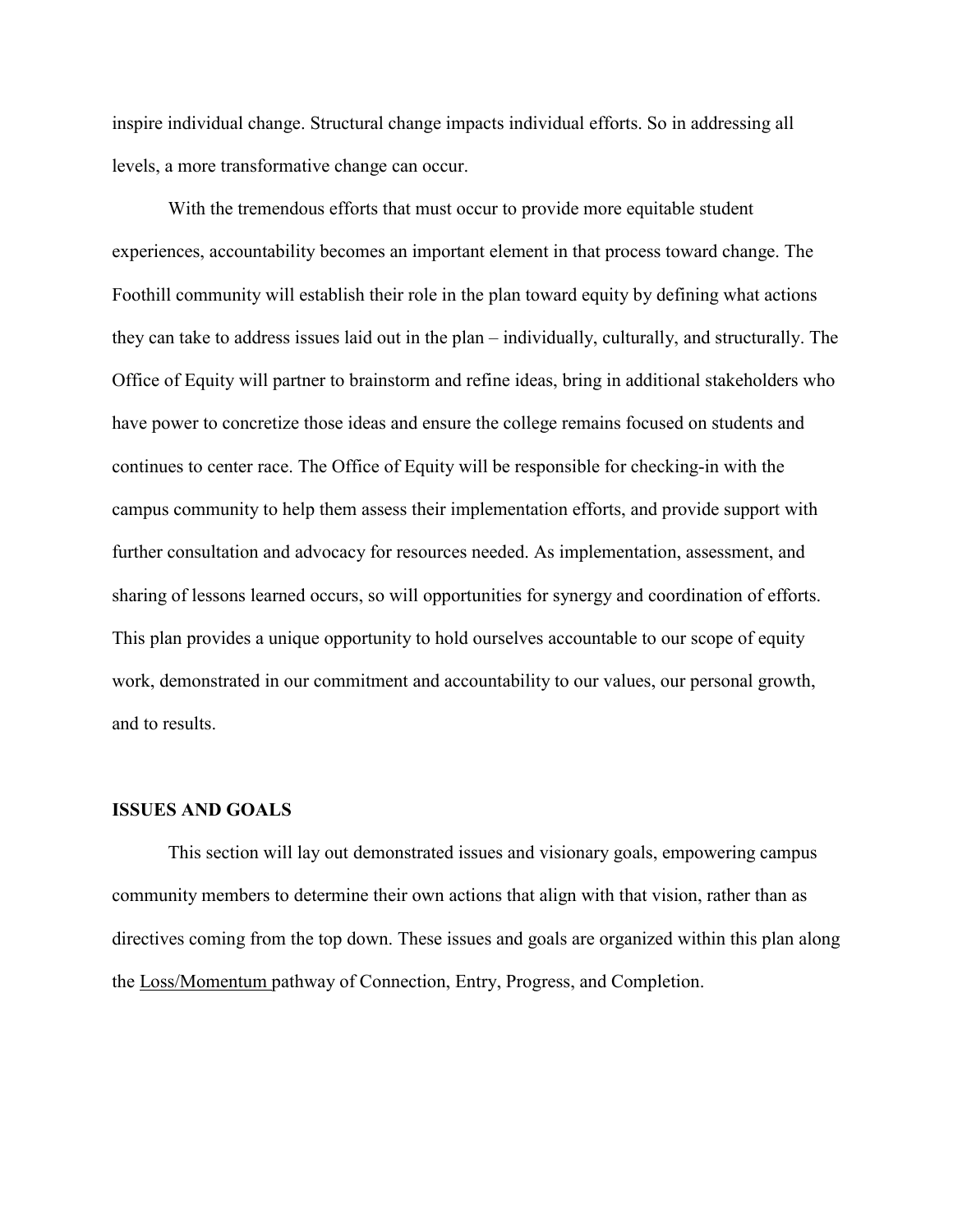

### **CONNECTION**

This first step in the framework refers to a student's initial interest in college enrollment to completion of their application.

### **Issue 1. The onboarding process disproportionately impacts African American students.**

- Goal 1: The application to registration pipeline is transparent and intuitive to students. Foothill retains students through the onboarding process, particularly those disproportionately impacted in the process (African American students).
- Goal 2: Explore further districtwide FHDA collaboration and the potential for a shared application.
- Goal 3: The onboarding process will be inclusive and take into account new students who seek to enroll in hybrid and exclusively online courses; and therefore, may not yet have an inherent need to physically be on campus.
- Goal 4: Orientation is accessible to all new students prior to their first day of instruction. Orientation content is specific to Foothill's onboarding process, providing guidance on how to navigate instructional and student support services to help students become familiar with the campus and its offerings.
- Goal 5: African American students are consistently supported throughout the Connection phase, perhaps via a case management model shown to be successful at the college.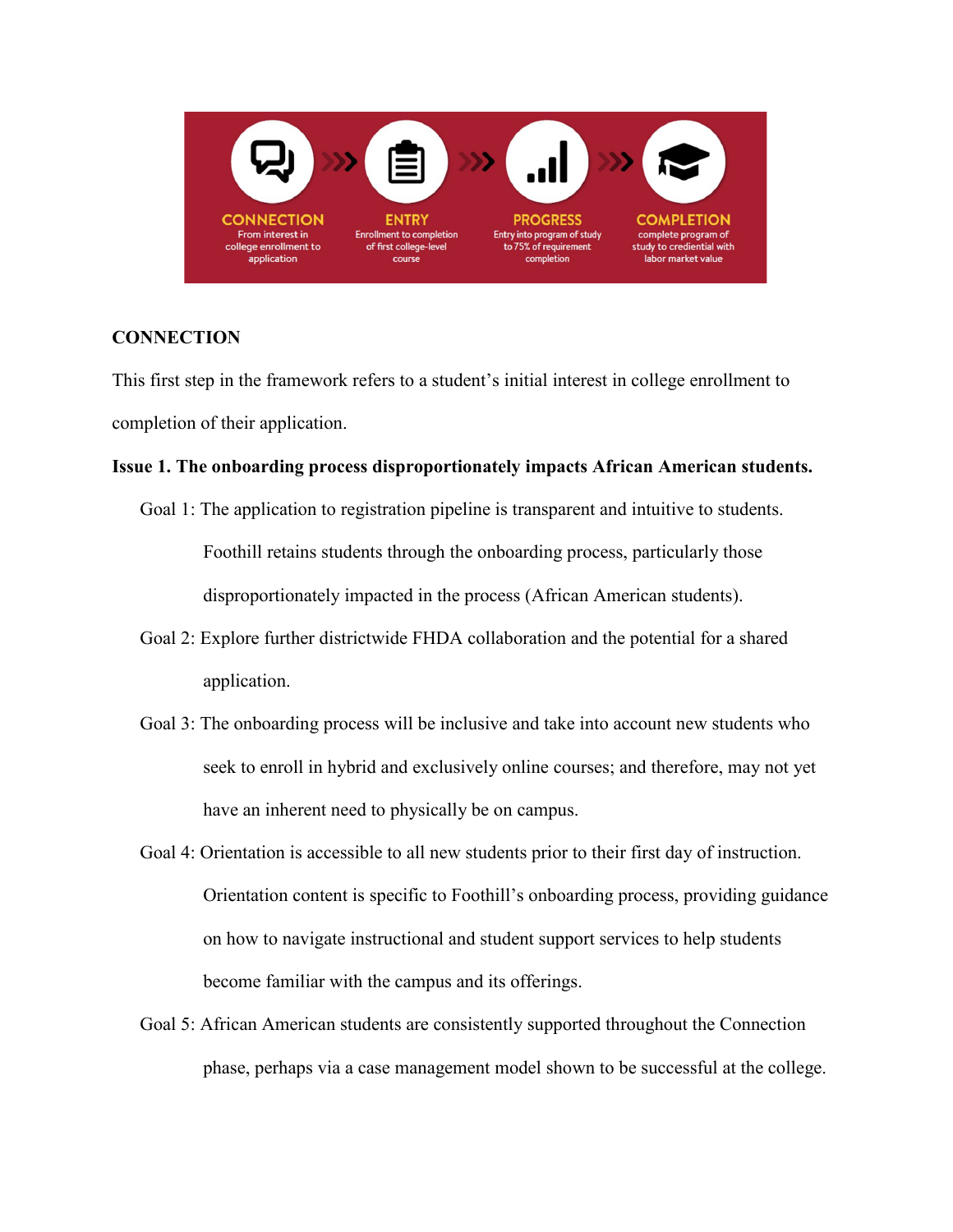Goal 6: There are no barriers in our enrollment and registration processes. Work with the Office of Online Learning, Committee of Online Learning (COOL), and other

# **Issue 2. There are large numbers of students of color who are not accessing, are ineligible for, or fall out of eligibility for available financial aid programming.**

- Goal 1: Eliminate tuition costs for all students across the CCC system. Increase administrative advocacy at the state level.
- Goal 2: Students are knowledgeable about the different financial aid programs and services available to them, and successfully apply for that assistance.
- Goal 3: There are few to no incidental costs associated with being a student, including but not limited to textbooks, printing, and parking costs.
- Goal 4: There is no demographically predictable disproportionate impact among students with financial holds and/or drops for non-payment.

# **Issue 3. More recent focused outreach with a specific intent to increase access and enrollment of Latinx and African American students doesn't readily connect back to a larger strategy to support and retain these populations.**

- Goal 1: Foothill has a documented strategic enrollment plan that expands access to college programs for underrepresented student populations, outlining touch points from outreach through registration to provide support for potential and incoming students.
- Goal 2: Foothill's CCAP dual enrollment partnerships have established pipelines from high school to Foothill College programs. Dual enrollment partnerships focus on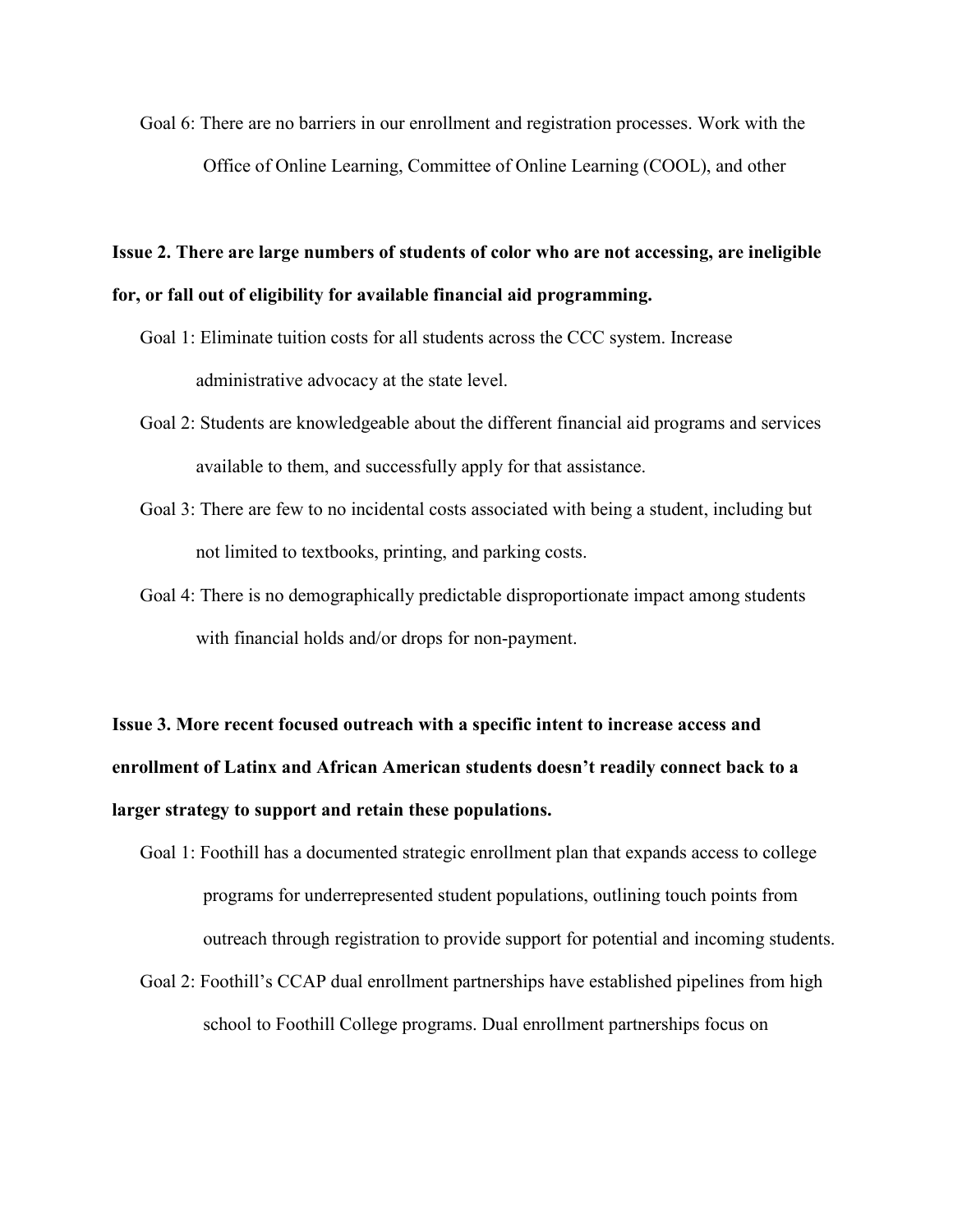expanding college access in the high schools for underrepresented student populations.

Goal 3: Foothill College has community-based partnerships in low-income and historically underrepresented communities, reflective of diverse and culturally relevant outreach models.

#### **ENTRY**

This phase represents the period from student enrollment to completion of their first collegelevel course.

**Issue 4. Lack of coordinated infrastructure for basic needs servcies at the college (psychological services, food pantry, transportation, homeless referrals) can make it prohibitive for students of color to access services.**

- Goal 1: Foothill students seeking basic needs resources experience a streamlined referral process, providing coordinated assistance for all aid they are eligible for.
- Goal 2: Students' housing needs are met. Long- and short-term housing solutions will be explored, including homelessness initiatives in the county and transitional housing programs and student housing.
- Goal 3: Students' transportation needs are met. Uncover the specific concerns around transportation; determine what is actionable, what may need to be revisited, and what actions are out of the college's control.
- Goal 4: Students' psychological needs are met. Creative solutions on how to expand racial trauma-informed psychological services for students will be investigated and employed.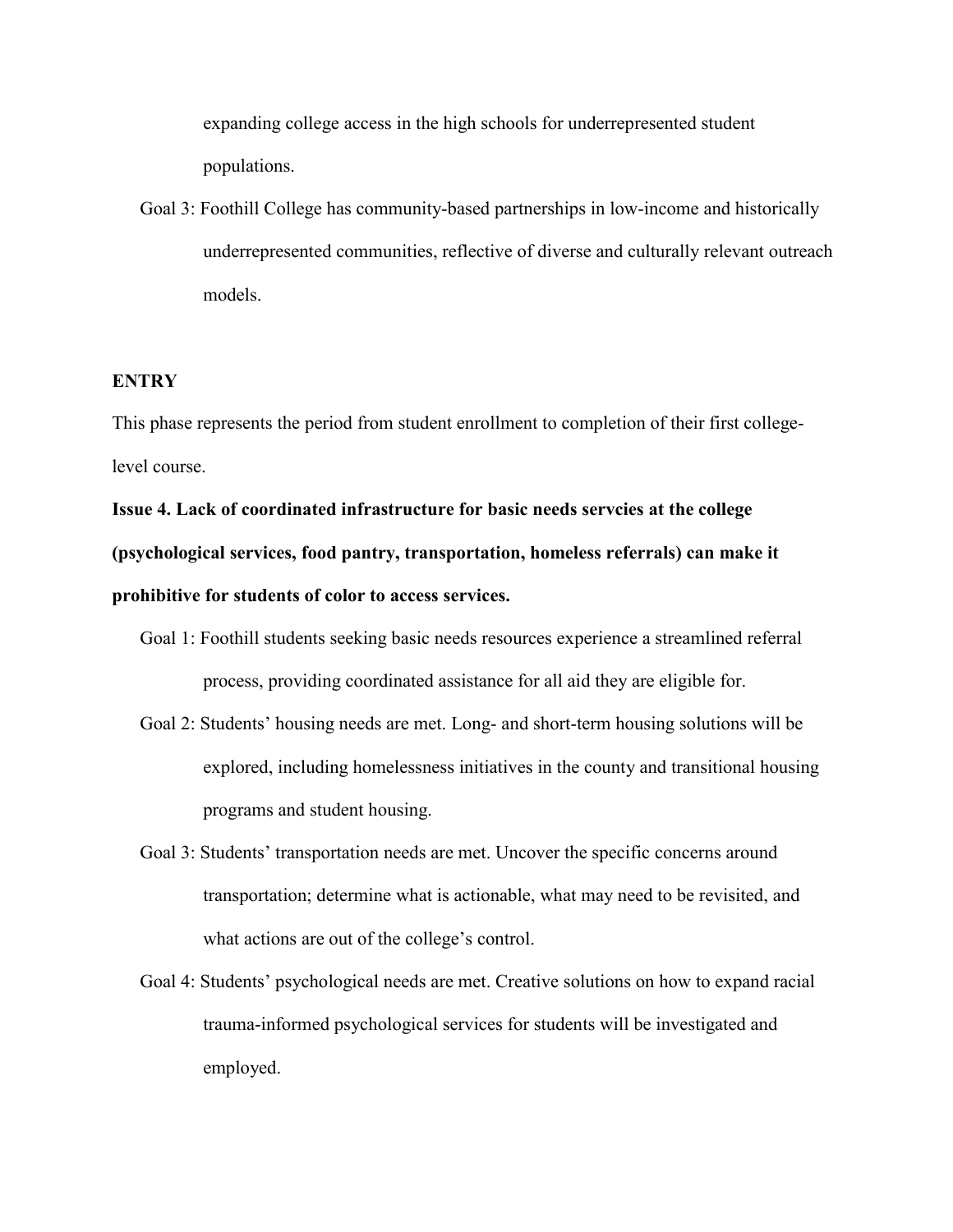- **Issue 5. Lack of a sense of belonging, safety, and space allocation for students of color.**
	- Goal 1: Police interact with students in a racially and culturally affirming manner.
	- Goal 2: There is no disproportionate impact in student conduct data such as reporting or sanctions.
	- Goal 3: Students of color have broad access to diverse mental health professionals, especially around trauma related to police interactions.
	- Goal 4: Existing classroom and campus (physical) spaces encourage student engagement and reflect an appreciation of multicultural and multi-ethnic backgrounds.
	- Goal 5: Students have access to multicultural, LGBTQ, and Dream centers
	- Goal 6: Space allocation processes ensure that design and usage of space is student informed.
	- Goal 7: Curriculum and instruction norm multi-cultural and multi-ethnic perspectives.

#### **PROGRESS**

The progress phase follows the students from entry into their program of study through approximately 75% of requirements, or near completion.

#### **Issue 6. Many disciplines perpetuate the myth that they are objective and race-neutral.**

Goal 1: Pedagogy and curriculum is race conscious.

A - Faculty are knowledgeable about the epistemology of their disciplines, especially of the contributions of racially diverse scholars, and curriculum includes this epistemology.

B - Faculty are knowledgeable about historical and contemporary racial equity issues in their disciplines and include these issues in their course curricula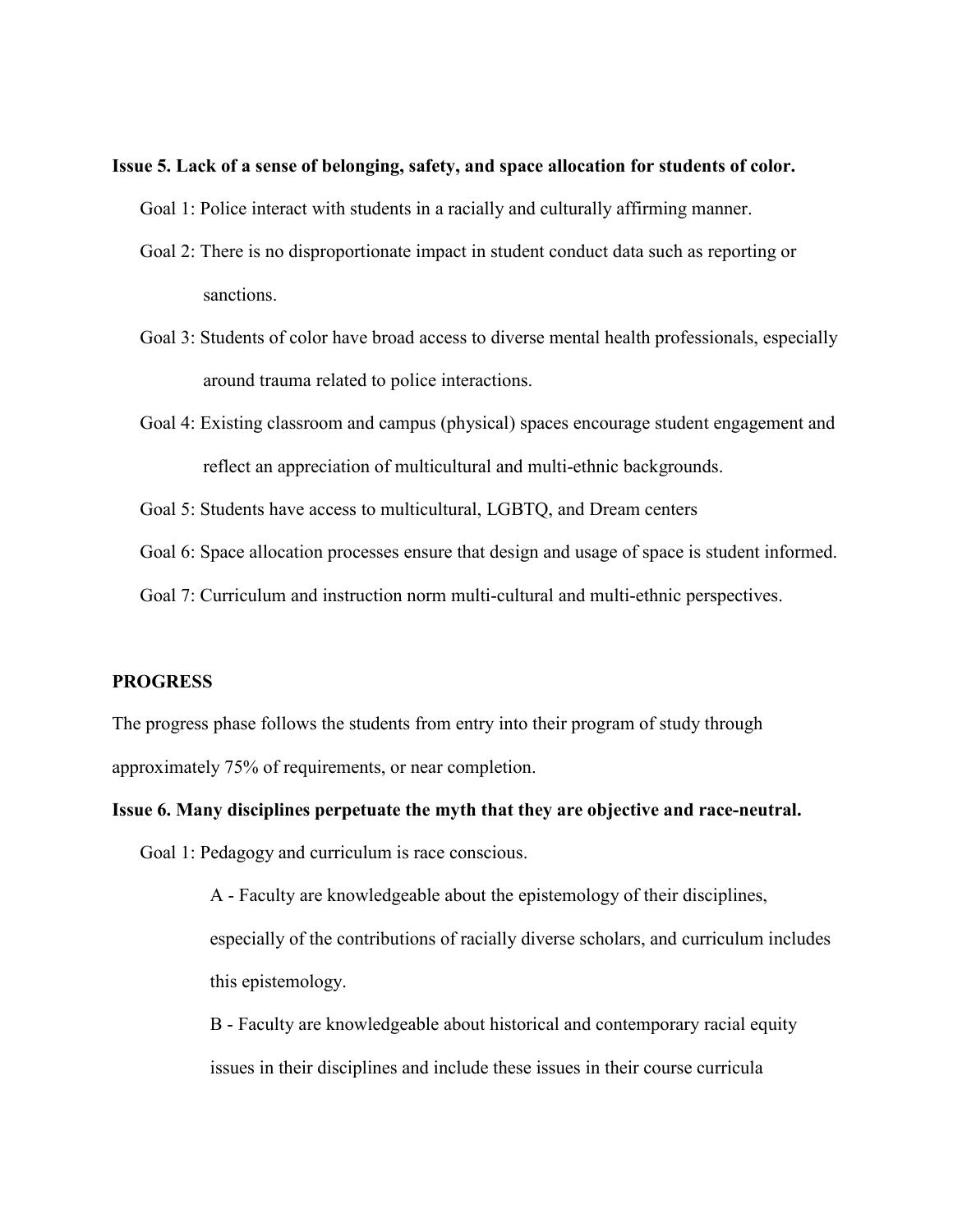C- Faculty are aware of approaches for using their discipline to prepare students to be racially conscious, community, and global leaders through opportunities such as service leadership.

D- Faculty use culturally responsive pedagogy and engage in ongoing professional development around their teaching practices

- Goal 2: Faculty are supported in their efforts to continually learn about the origins of their disciplines and iteratively refine their teaching.
- Goal 3: Administration collaborates with Academic Senate and the Faculty Association to support practitioner efforts to achieve goals 1 and 2, by removing structural barriers embedded in tenure and evaluation processes.
- A-Tenure processes support tenure-track faculty, tenure review committee members, and mentors in normalizing the practice of being race conscious while being supportive of continuous learning around this issue.
- B-Faculty evaluations are seen as an opportunity to continuously build on the quality of our teaching, replacing the current aim of perfectionism, assimilation, and weeeding-out, for one that values growth and improvement.
- C-Curriculum policies and processes are race conscious. Where disproportionate impact is the outcome of policy implementation or compliance, the college takes local action to mitigate it and when necessary, works in conjunction with administration to advocate for change at the board and/or state level.
- Goal 4: Faculty workload realistically positions faculty to implement culturally responsive pedagogy effectively.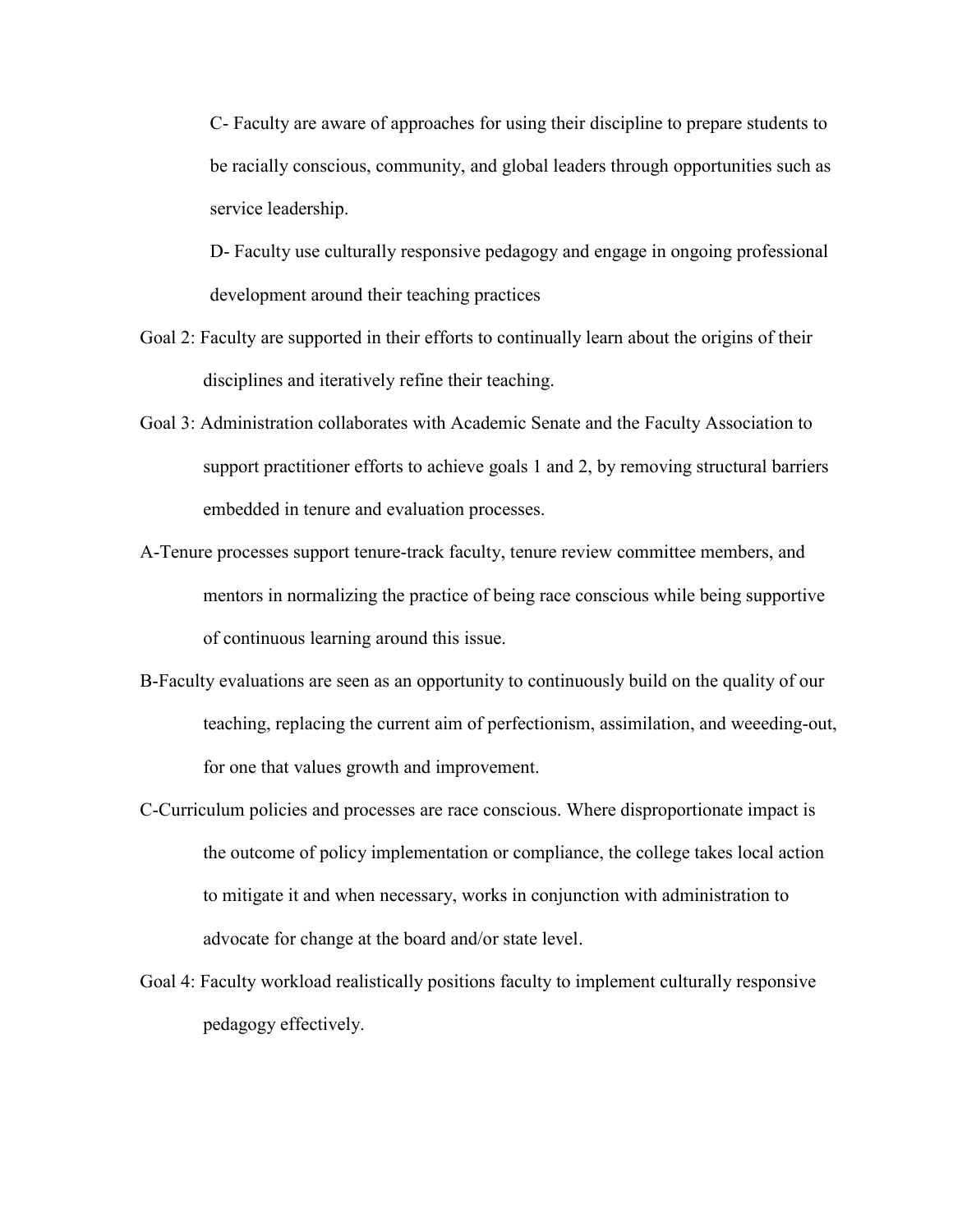# **Issue 7. Microaggressions and unconscious bias negatively affect experience and learning for students of color.**

Goal 1: Foothill will reduce or decrease the climate of racial microaggressions.

- Goal 2: Campus culture supports explicit checking of unconscious bias.
- Goal 3: Professional development opportunities informed by or in partnership with students will be available to employees.

# **Issue 8. Lack of a college-wide retention plan for students of color to progress through their academic career at Foothill.**

- Goal 1: The college has a coordinated plan with a set of successful, culturally relevant interventions in play that retains students through three important milestones in a term: 1) course registration through to census, 2) from census through the end of the quarter with successful course completion, and 3) successful enrollment in the subsequent term. Specifically, this plan would consist of strategies that not only are proven effective for Foothill's most vulnerable student populations (in this case, African-American and Latinx women), but can be inclusive and encompassing of other populations' needs.
- Goal 2: The promising practices of existing retention programs and learning communities are incorporated into the rest of the campus.
- Goal 3: The college addresses the retention challenges that arise when students, staff and faculty do not have access to the physical campus and cannot meet with students in a traditional face-to-face environment. Challenges include privacy for confidential conversations, dedicated studying spaces with easy access to academic materials,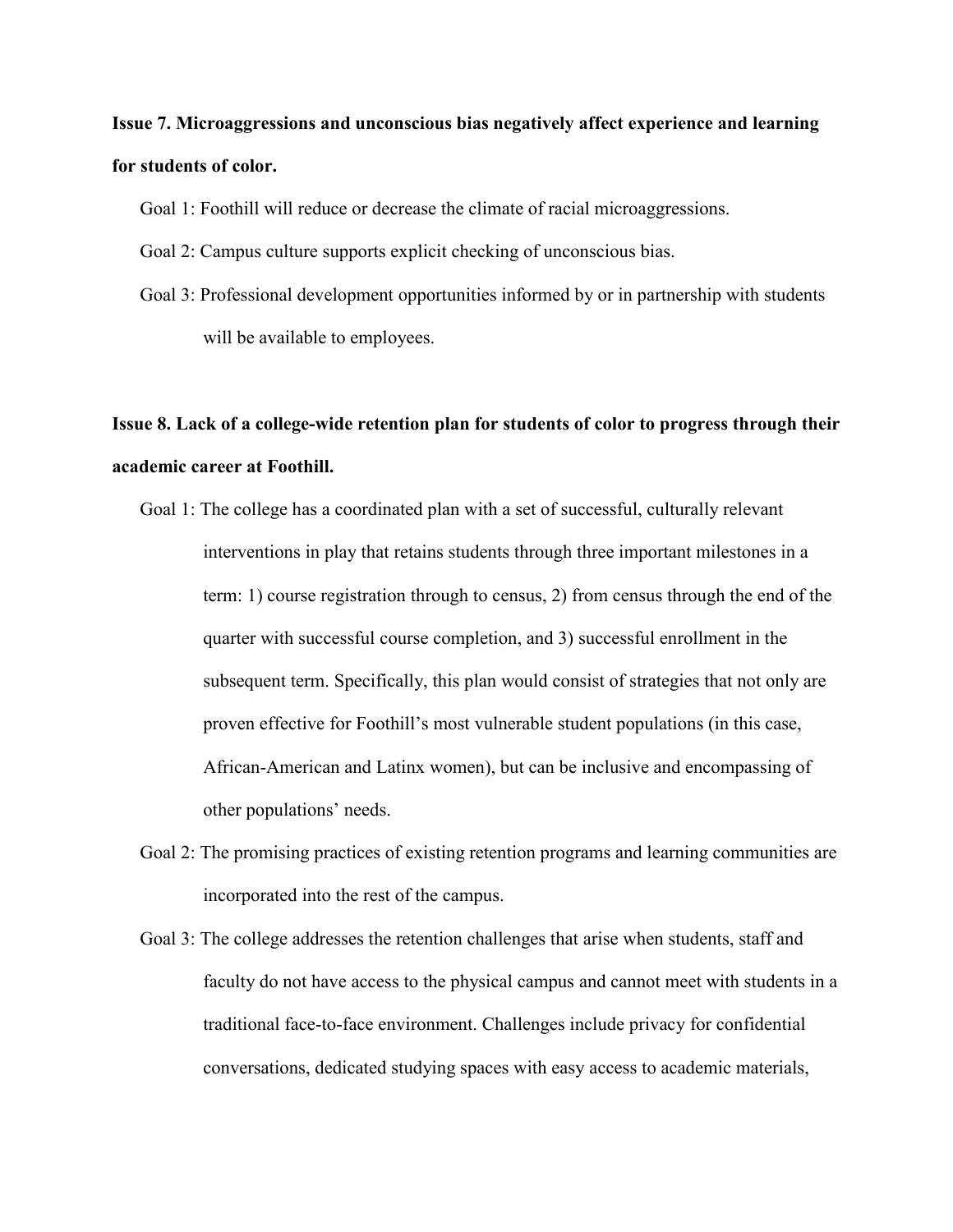resources and employee support, and connection to a college community that counteracts student isolation in higher education.

### **Issue 9. Lack, or underutilization of campus support resources (tutoring, career center, transfer center, etc.).**

- Goal 1: Tutoring models lead with equity to enhance access and utilization of their services. Ample support is provided to ensure the success of AB705 implementation.
- Goal 2: Career exploration support is offered at the onset of students' educational journey with special focus on early intervention for Latinx and African-American students, careful to avoid implicit bias of channeling low-income and students of color into lower wage programs.
- Goal 3: Service leadership activities promote peer-to-peer connections, emphasize college navigation, social support, and the building of cultural capital.
- Goal 4: The college is able to identify and address the challenges in accessing resources and support that are unique to students who engage with our campus exclusively online.

# **Issue 10. Insufficient culturally responsive, relevant and sustaining pedagogy and other asset-based approaches in teaching and serving our students of color.**

- Goal 1: Planning and decision-making is informed by regular review of quantitative and qualitative data.
- Goal 2: Foothill College faculty, staff, and administrators are racially diverse.
- Goal 3: Retain racially diverse employees.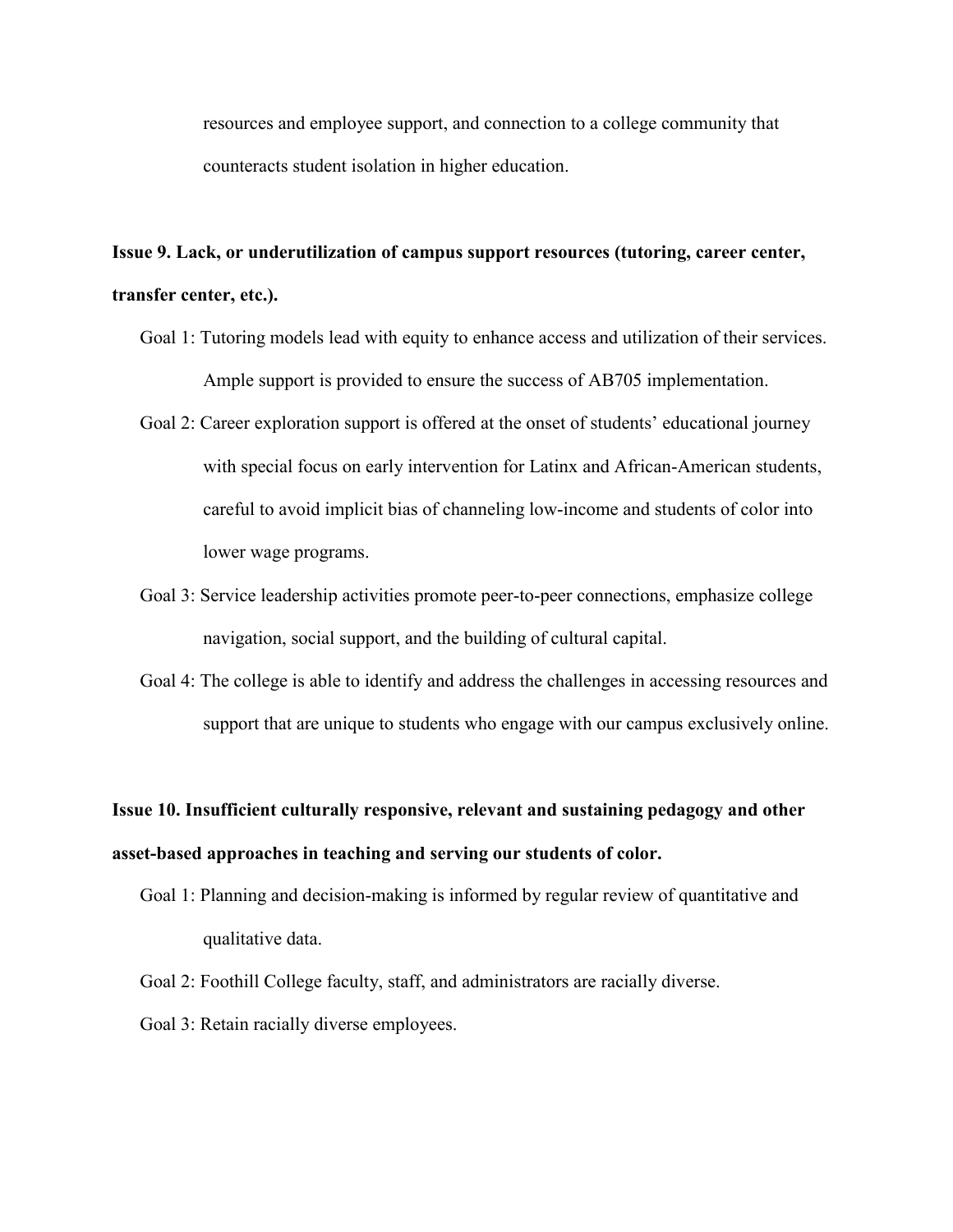- Goal 4: Faculty are supported in their efforts to iteratively self-evaluate their proficiency with culturally responsive pedagogy.
- Goal 5: Ensure content and pedagogy are inclusive of and created with communities of color in mind.
- Goal 6: Collaboration across faculty, staff, administrators, and students to support the request and explore the plausibility of an Ethnic Studies division, and hiring of appropriate faculty.

#### **Issue 11. Online education and the provision of comparable spaces, resources and services.**

- Goal 1: The college understands the challenges students who access Foothill exclusively online face.
- Goal 2: Assessment of online services is sustained by the college because there will always be online students. The college will maintain capacity of services comparable to level of enrollment.
- Goal 3: All online classes are using the Online Equity Affirmation as a foundational lens for online course design.
- Goal 4: Technology and resources offered, at minimum, provide a comparable student experience as face-to-face.
- Goal 5: Faculty are fully equipped and prepared to teach effectively in the online/virtual environment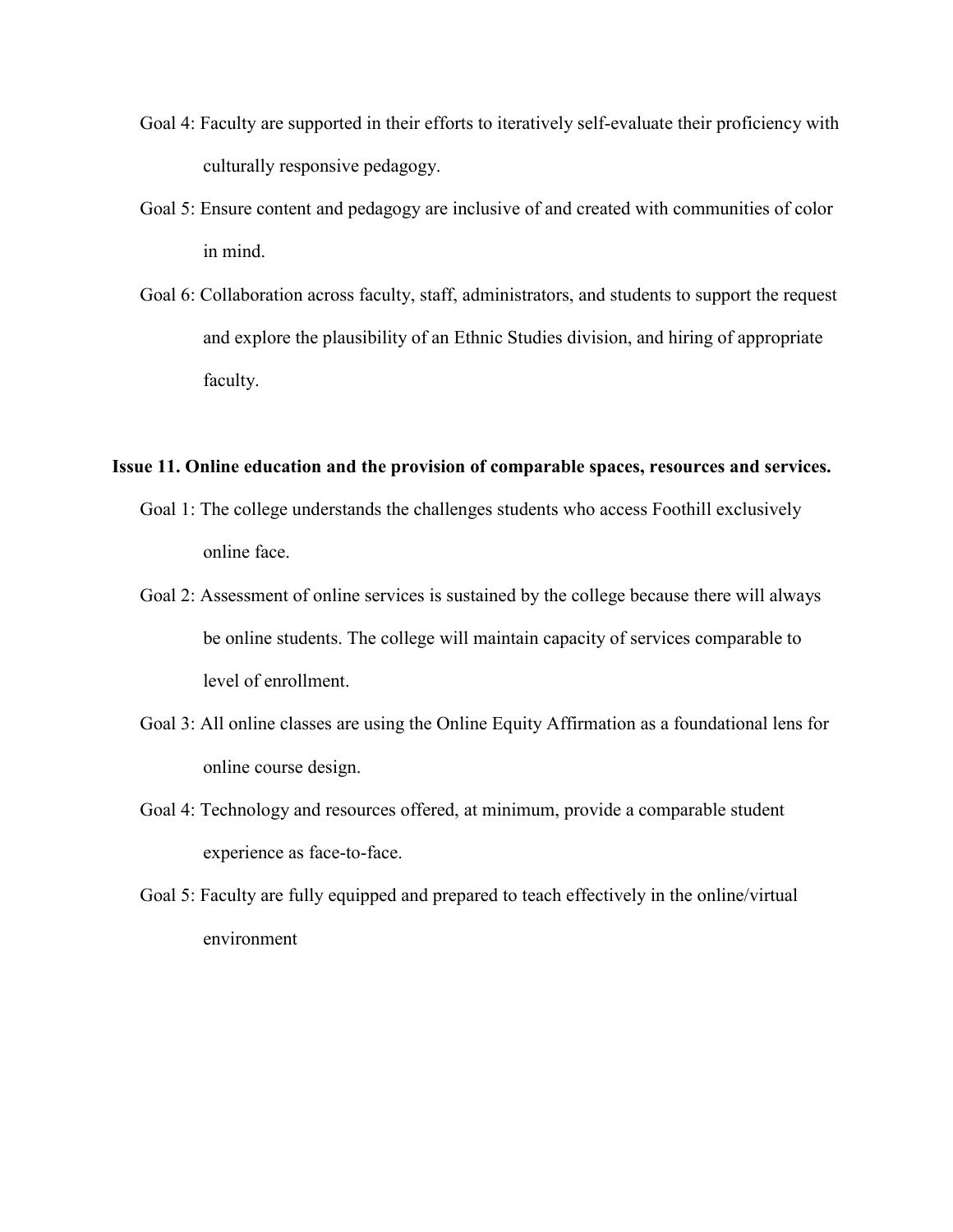### **COMPLETION**

In this phase, we monitor students' rates of completion by program, and determine whether our students are able to move successfully to the next level of education: a higher level degree program for certificate recipients, or transferring with junior standing in the desired major field for associate recipients, and advance in the labor market.

# **Issue 12: Program and Service Area assessments did not invoke meaningful discussion and action around equity efforts.**

- Goal 1: Equity is central to the program review process. Practitioners are well supported with quantitative and qualitative information (data) and resources to analyze their equity trends and efforts.
- Goal 2: The college identifies equity trends in programs and service areas and seeks to meaningfully engage others in college-wide discussions about what to do.

**Issue 13: Making sure students from all backgrounds succeed in reaching their goals and improving their families and communities, eliminating equity gaps.** Although the Vision for Success goals are formulated differently than the goals in this document, the Office of Equity felt it was important to highlight and incorporate them as part of our overall Strategic Equity Plan.

Goal 1: Completion

- A Increase all students who earned an associate degree (including ADTs) by 20%.
- B Increase all students who earned a Chancellor's Office approved certificate by 50%.
- C Increase all students who attained one or more of the following: Chancellor's Office approved certificate, associate degree, and/or CCC baccalaureate degree, by 25%.

Goal 2: Transfer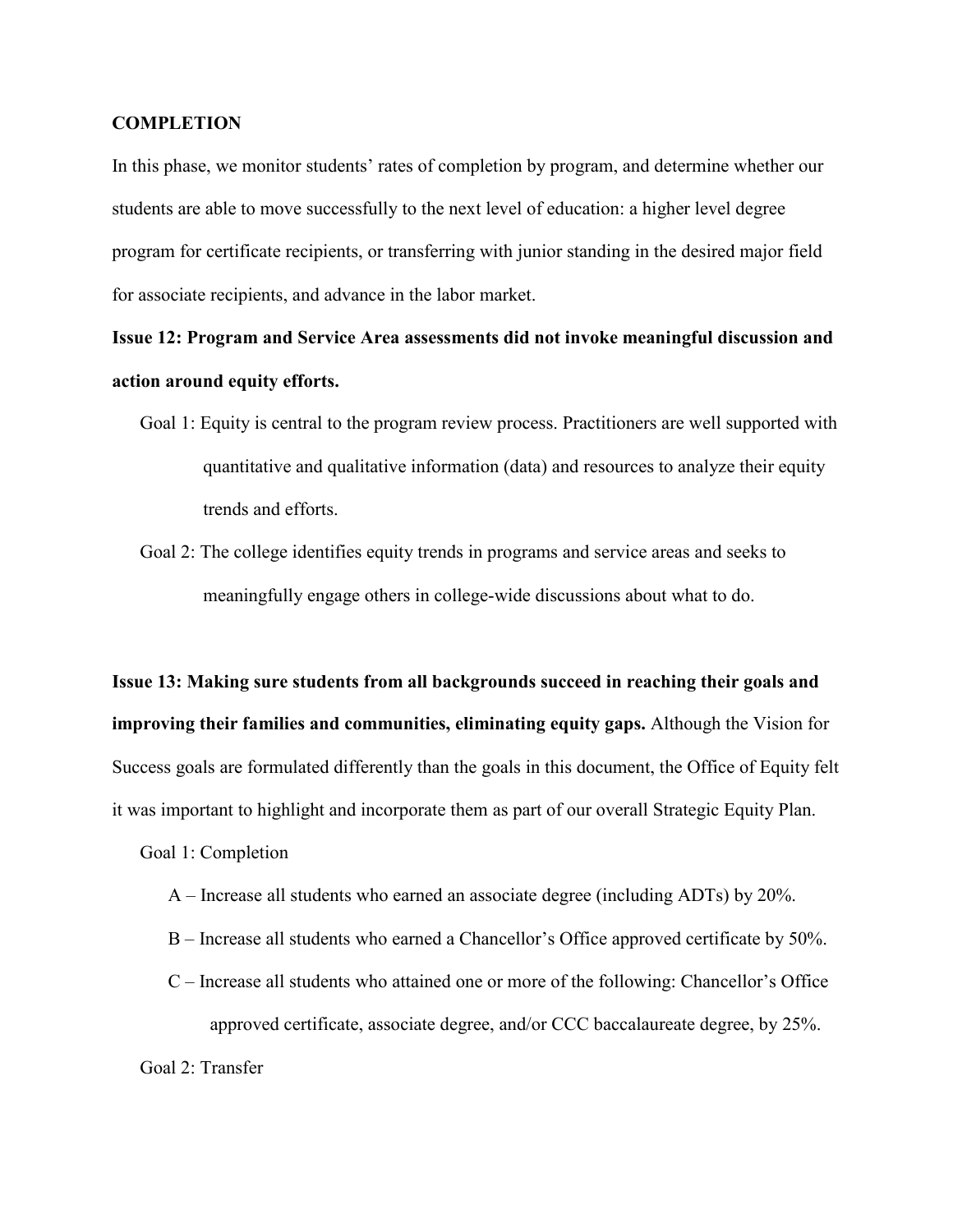A – Increase all students who earned an associate degree for transfer by 20%.

- B Increase all students who transferred to a CSU or UC institution by 25%
	- 1. Increase transfer of African American students to a CSU or UC by 51%
	- 2. Increase transfer of Latinx students to a CSU or UC by 50%
	- 3. Increase transfer of Pacific Islander to CSU or UC by 83%
- Goal 3: Unit Accumulation
	- A Decrease average number of units accumulated by all associate degree earners by 10%.

Goal 4: Workforce

- A Increase median annual earnings of all students by 9%.
- B Increase all students who attained the living wage by 9%
	- 1. Increase African American students who attained the living wage by 27%
	- 2. Increase Latinx students who attained the living wage by 23%
	- 3. Increase Pacific Islander students who attained the living wage by 38%
- $C$  Increase all student with a job closely related to their field of study by  $2\%$

The Chancellor's Vision for Success goals are no doubt ambitious. Setting metrics locally gave the Foothill an opportunity to think about how individual colleges can enact change that will ultimately make impacts statewide. Similarly, setting individual and department goals can help us collectively achieve equity as a college.